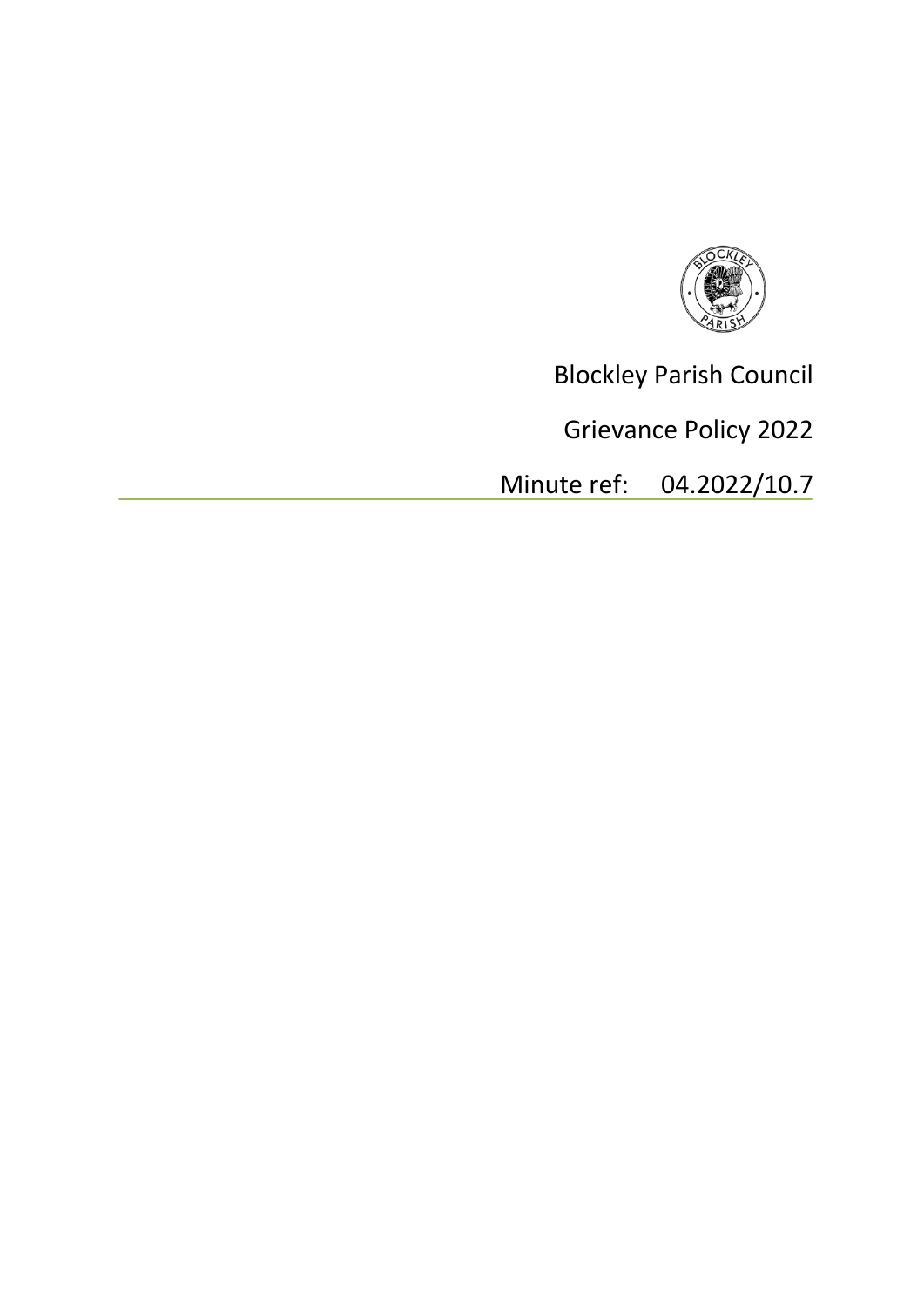#### **Introduction**

- 1. This policy is based on and complies with the 2015 ACAS Code of Practice (http://www.acas.org.uk/index.aspx?articleid=2174. It also takes account of the ACAS guide on discipline and grievances at work. (https://www.acas.org.uk/media/1043/Discipline-andgrievances-at-work-The-Acas-guide/pdf/DG\_Guide\_Feb\_2019.pdf ). It aims to encourage and maintain good relationships between the Council and its employees by treating grievances seriously and resolving them as quickly as possible. It sets out the arrangements for employees to raise their concerns, problems or complaints about their employment with the Council. The policy will be applied fairly, consistently and in accordance with the Equality Act 2010.
- 2. Many problems can be raised and settled during the course of everyday working relationships. Employees should aim to settle most grievances informally with their line manager.
- 3. This policy confirms:
	- employees have the right to be accompanied or represented at a grievance meeting or appeal by a companion who can be a workplace colleague, a trade union representative or a trade union official. This includes any meeting held with them to hear about, gather facts about, discuss, consider or resolve their grievance. The companion will be permitted to address the grievance/appeal meetings, to present the employee's case for his /her grievance/appeal and to confer with the employee. The companion cannot answer questions put to the employee, address the meeting against the employee's wishes or prevent the employee from explaining his/her case.
	- the Council will give employees reasonable notice of the date of the grievance/appeal meetings. Employees and their companions must make all reasonable efforts to attend. If the companion is not available for the proposed date of the meeting, the employee can request a postponement and can propose an alternative date that is within five working days of the original meeting date unless it is unreasonable not to propose a later date
	- any changes to specified time limits must be agreed by the employee and the Council
	- an employee has the right to appeal against the decision about his/her grievance. The appeal decision is final
	- information about an employee's grievance will be restricted to those involved in the grievance process. A record of the reason for the grievance, its outcome and action taken is confidential to the employee. The employee's grievance records will be held by the Council in accordance with the General Data Protection Regulation (GDPR)
	- audio or video recordings of the proceedings at any stage of the grievance procedure are prohibited, unless agreed by all affected parties as a reasonable adjustment that takes account of an employee's medical condition
	- if an employee who is already subject to a disciplinary process raises a grievance, the grievance will normally be heard after completion of the disciplinary procedure
	- if a grievance is not upheld, no disciplinary action will be taken against an employee if he/she raised the grievance in good faith
	- the Council may consider mediation at any stage of the grievance procedure where appropriate, (for example where there have been communication breakdowns or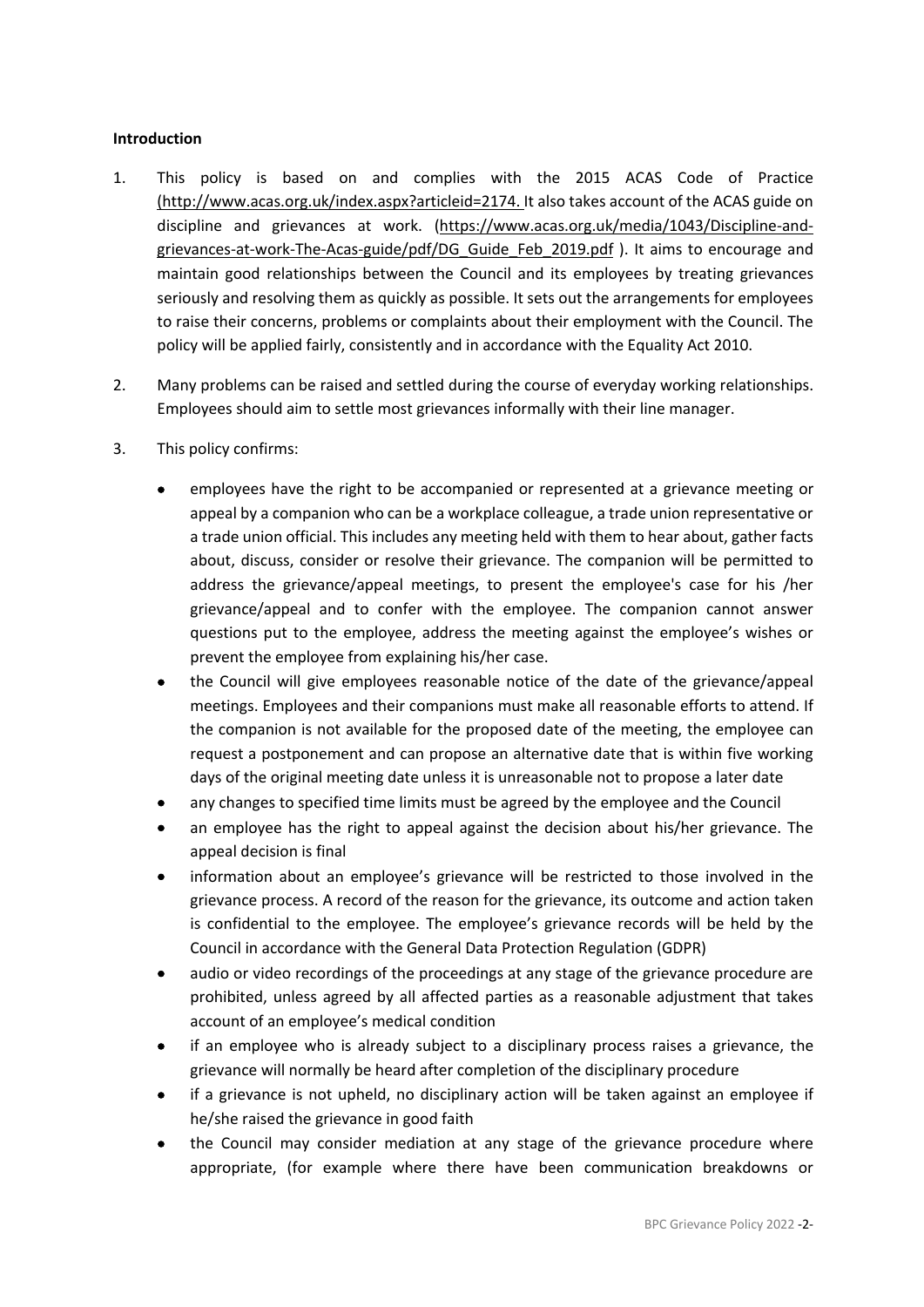allegations of bullying or harassment). Mediation is a dispute resolution process which requires the consent of affected parties

- Employees can use all stages of the grievance procedure If the complaint is not a code of conduct complaint about a councillor. Employees can use the informal stage of the council's grievance procedure (paragraph 4) to deal with all grievance issues, including a complaint about a councillor Employees cannot use the formal stages of the council's grievance procedure for a code of conduct complaint about a councillor. If the complaint about the councillor is not resolved at the informal stage, the employee can contact the Monitoring Officer of the principal authority who will inform the employee whether or not the complaint can be dealt with under the code of conduct. If it does not concern the code of conduct, the employee can make a formal complaint under the council's grievance procedure (see paragraph 5)
- If the grievance is a code of conduct complaint against a councillor, the employee cannot proceed with it beyond the informal stage of the council's grievance procedure. The complaint should be taken up with the principal authority's Monitoring Officer. However, whatever the complaint, the council has a duty of care to its employees. It must take all reasonable steps to ensure employees have a safe working environment, for example by undertaking risk assessments, by ensuring staff and councillors are properly trained and by protecting staff from bullying, harassment and all forms of discrimination
- If an employee considers that the grievance concerns his or her safety within the working environment, whether or not it also concerns a complaint against a councillor, the employee should raise these safety concerns with his or her line manager at the informal stage of the grievance procedure. The council will consider whether it should take further action in this matter in accordance with any of its employment policies (for example its health and safety policy) and in accordance with the code of conduct regime

#### **Informal grievance procedure**

4. The Council and its employees benefit if grievances are resolved informally and as quickly as possible. As soon as a problem arises, the employee should raise it with his/her manager or the Personnel Committee to see if an informal solution is possible. Both should try to resolve the matter at this stage. If the employee does not want to discuss the grievance with his/her manager (for example, because it concerns the manager), the employee should contact a member of the Personnel committee. If the employee's complaint is about a councillor, it may be appropriate to involve that councillor at the informal stage. This will require both the employee's and the councillor's consent.

#### **Formal grievance procedure**

- 5. If it is not possible to resolve the grievance informally and the employee's complaint is not one that should be dealt with as a code of conduct complaint (see above), the employee may submit a formal grievance. It should be submitted in writing to the Chair of the Personnel committee or the Chair of the Council if the grievance is regarding the Chair of the Personnel Committee.
- 6. The Personnel committee will appoint a sub-committee of three members to hear the grievance. The sub-committee will appoint a Chair from one of its members. No councillor with direct involvement in the matter shall be appointed to the sub-committee.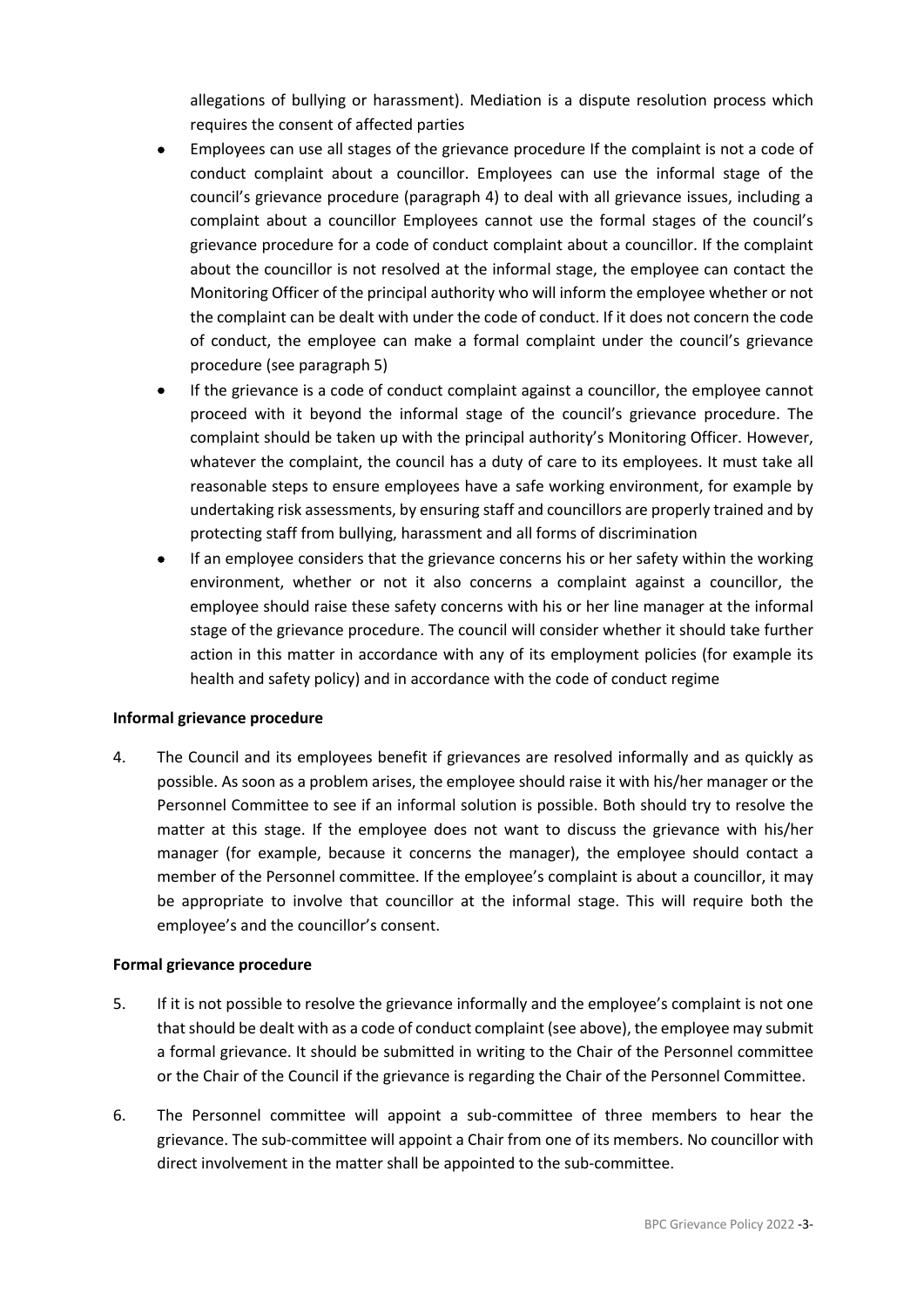#### **Investigation**

- 7. If the sub-committee decides that it is appropriate, (e.g. if the grievance is complex), it may appoint an investigator to carry out an investigation before the grievance meeting to establish the facts of the case. The investigation may include interviews (e.g. the employee submitting the grievance, other employees, councillors or members of the public).
- 8. The investigator will summarise their findings (usually within an investigation report) and present their findings to the sub-committee.

### **Notification**

- 9. Within 10 working days of the Council receiving the employee's grievance (this may be longer if there is an investigation), the employee will normally be asked, in writing, to attend a grievance meeting. The written notification will include the following:
	- the names of its Chair and other members
	- the date, time and place for the meeting. The employee will be given reasonable notice of the meeting which will normally be within 25 working days of when the Council received the grievance
	- the employee's right to be accompanied by a workplace colleague, a trade union representative or a trade union official
	- a copy of the Council's grievance policy
	- confirmation that, if necessary, witnesses may attend (or submit witness statements) on the employee's behalf and that the employee should provide the names of his/her witnesses as soon as possible before the meeting
	- confirmation that the employee will provide the Council with any supporting evidence in advance of the meeting, usually with at least two days' notice
	- findings of the investigation if there has been an investigation
	- an invitation for the employee to request any adjustments to be made for the hearing (for example where a person has a health condition).

# **The grievance meeting**

- 10. At the grievance meeting:
	- the Chair will introduce the members of the sub-committee to the employee
	- the employee (or companion) will set out the grievance and present the evidence
	- the Chair will ask the employee questions about the information presented and will want to understand what action does he/she wants the Council to take
	- any member of the sub-committee and the employee (or the companion) may question any witness
	- the employee (or companion) will have the opportunity to sum up the case
	- a grievance meeting may be adjourned to allow matters that were raised during the meeting to be investigated by the sub-committee.